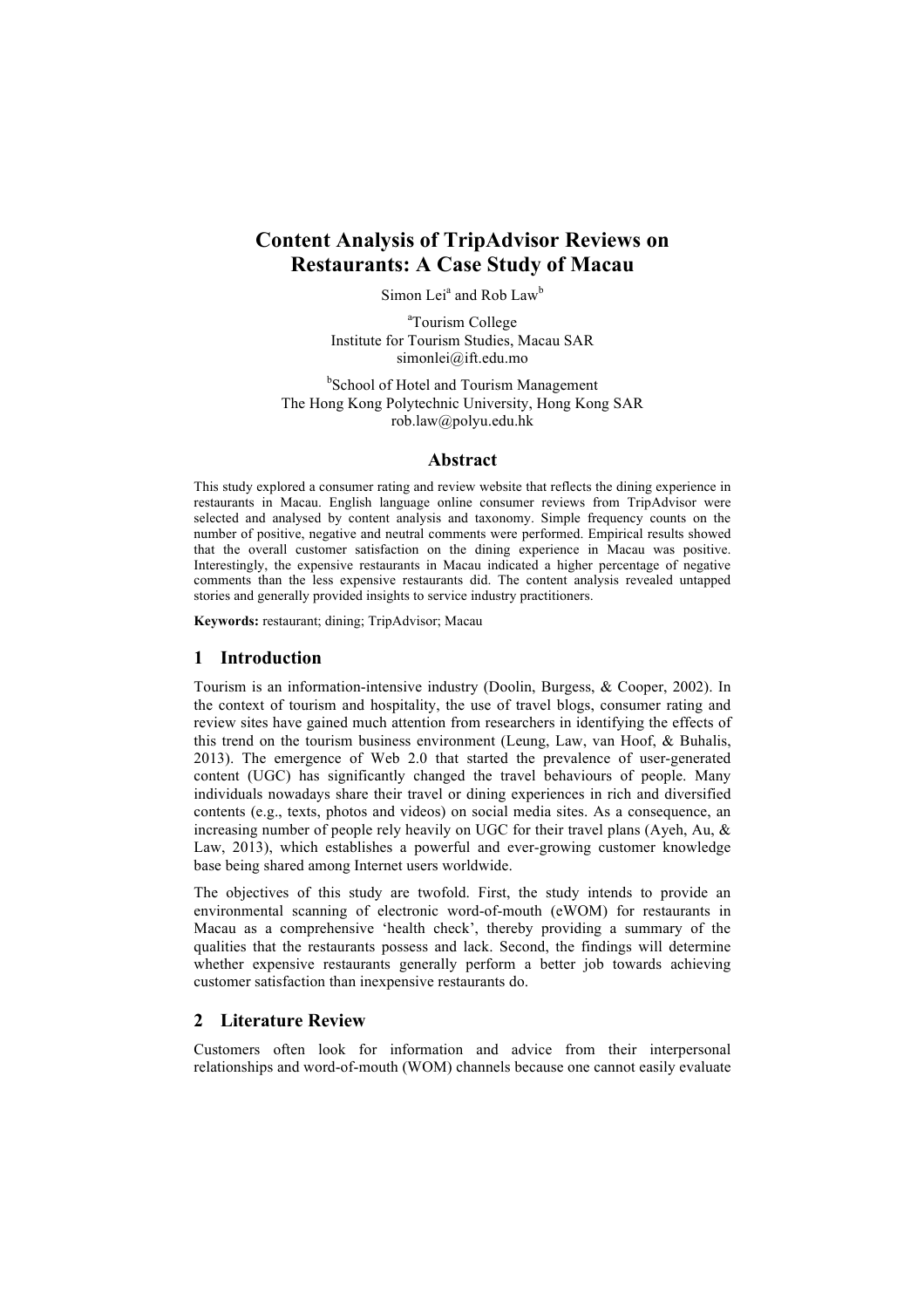tourism-related products and services without engaging in first-hand experience (Litvin, Goldsmith, & Pan, 2008). The powers of social media and eWOM are tremendous (Stringam & Gerdes, 2010; Racherla, Connolly, & Christodoulidou, 2013). To maintain competitiveness in the market, firms in the tourism and hospitality industry should not disregard the influence of the 'WOM generating machine'. Big data can be characterised by one more V, in addition to the 3 Vs depicted by McAfee and Brynjolfsson (2012): volume, velocity, variety and veracity (Au, 2014). Veracity means a high degree of trustworthiness. Given that business firms have no control over UGC, not only should service providers monitor online discussions regarding an individual firm and its competitors, but must also promptly respond to customer complaints and/or address service failures for future encounters (He, Zha, & Li, 2013). For example, Casa Flamenco, an Australian restaurant, was forced to close in 2008 because of the inappropriate email response of the management to a criticism of a customer (Pantelidis, 2010). Therefore, hospitality service providers, including restaurateurs, should be aware of and understand the effects of eWOM.

The concept of servicescape can be applied to any hospitality firm, such as a hotel, casino, restaurant, retail shop and spa parlour, where customers spend their time and money for hedonic reasons. In this study, servicescape is viewed from a restaurant setting, representing physical or built environment (Bitner, 1992). Besides the spatial layout and the fixtures and fittings, other dimensions, such as interior decoration, temperature, light, air quality, noise, music, crowdedness and cleanliness, are used to assess the overall consumer experience in a servicescape (Bitner, 1992; Su, 2011). In TripAdvisor, the four existing dimensions used to rate restaurants are food, service, value and atmosphere.

Previous studies that examined eWOM of Macau as a tourist destination are scarce, particularly those relayed by English-language media (Choi, Lehto, & Morrison, 2007). Law and Cheung (2010) extracted the perceptions of users from their blogs about Hong Kong as a perceived travel destination. Previous studies that examined the consumer reviews of TripAdvisor on destinations and hotels were mostly from the academia (e.g., García-Barriocanal, Sicilia, & Korfiatis, 2010; Lee, Law, & Murphy, 2011). Neutral comments (e.g., neutral adjectives) were highly observed, but were not classified or reported in previous studies. Therefore, this study attempts to extract neutral comments, in addition to positive and negative ones, to identify trends and patterns in reviews.

# **3 Methodology**

This study uses secondary data and follows a content analysis approach. Consumer reviews, both texts and photos, from TripAdvisor.com on restaurants in Macau are carefully examined. Given the big data and the four V characteristics to determine in the reviews, a cut-off date is set in obtaining a snapshot of the consumers' recommendations, as required by this empirical study. On 1 March 2014, a small sample was chosen: all TripAdvisor reviews on the restaurants in Macau were retrieved and grouped according to four price categories: (a) '\$'-priced: fast food or self-service, (b) '\$\$'-priced: casual or sit-down service, (c) '\$\$\$'-priced: formal dining and (d) '\$\$\$\$'-priced: most expensive or service for special occasions. All TripAdvisor reviews without price category were discarded. Several languages were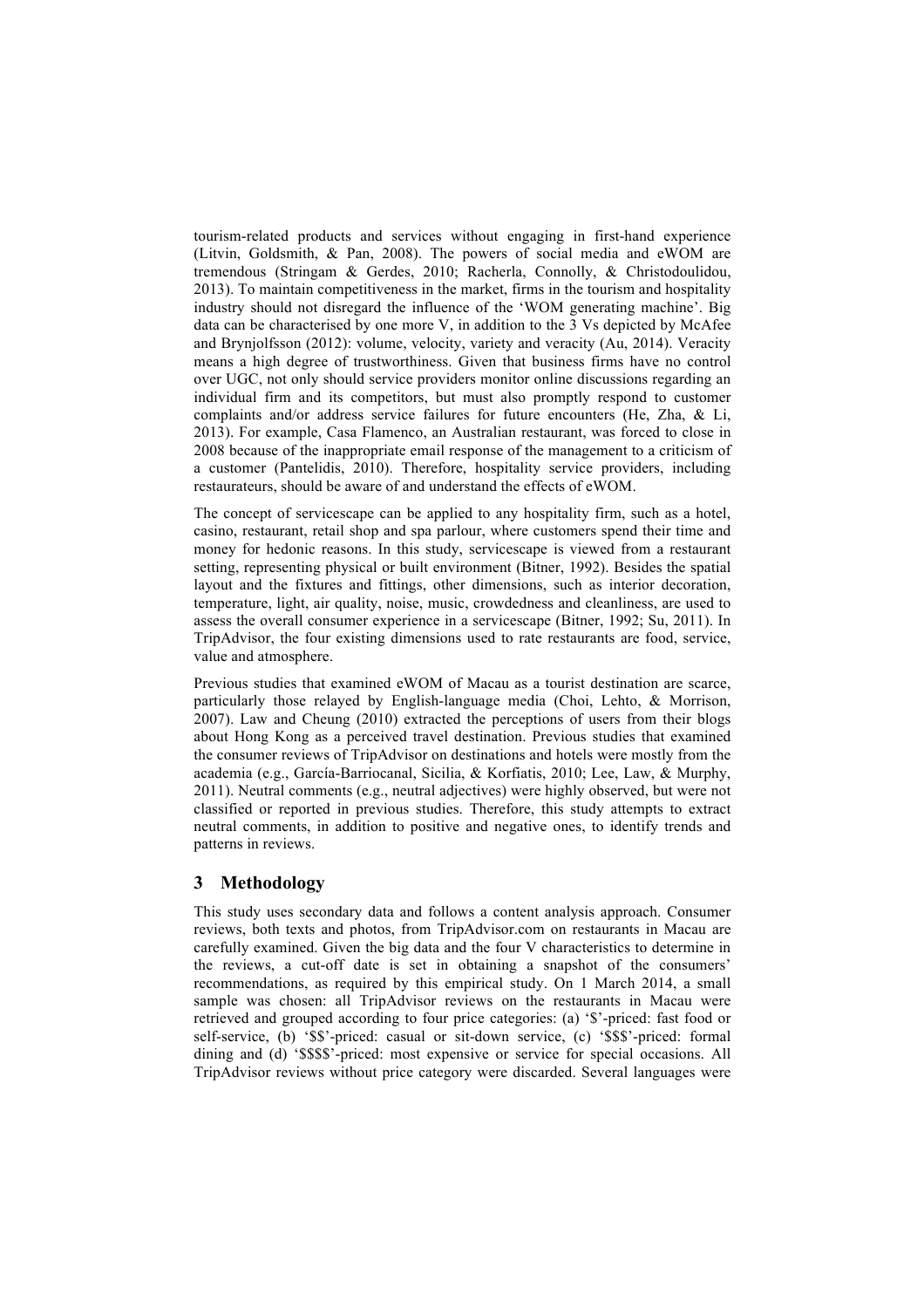used in the reviews, such as English, Chinese, Japanese, Portuguese and Russian. Non-English reviews were excluded because the authors felt more comfortable in reading and writing English language reviews so as to avoid possible misinterpretation of the non-English ones.

| Attribute  | <b>Sub-attributes</b>                                                                                                                | Rationale<br>No comprehensive items can<br>be adopted to suit all<br>comments |  |
|------------|--------------------------------------------------------------------------------------------------------------------------------------|-------------------------------------------------------------------------------|--|
| Food       | Meals, snacks, wines, desserts,<br>variety of choices, portion size,<br>safety, temperature, smell                                   |                                                                               |  |
| Service    | Attitude, efficiency, helpfulness,<br>host-guest interaction                                                                         | (King, 1995)                                                                  |  |
| Value      | Prices on food and wine.<br>comparative prices, discounts and<br>compliments                                                         | (Haemoon, 2000)                                                               |  |
| Atmosphere | Ambiance, interior decoration, view,<br>lights, music, TV, spatial layout,<br>surrounding environment, special<br>events, performers | (Bitner, 1992; Su, 2011)                                                      |  |
| Other      | Unclassified, miscellaneous                                                                                                          | (Law & Cheung, 2010)                                                          |  |

**Table 1.** General guidelines for assigning a comment to a category for assessment

This study adopts the definition of a *review* as an unstructured, but complete text distributed into a series of complete sentences called *comments* by individual online reviewers. A full stop is 'a point that marks the end of a sentence…' ('Full stop', 2007). Therefore, individual comments are evident regardless of the lengths of the paragraphs. Each comment can be categorised as positive, negative and/or neutral. Each comment can be assigned to one or more categories with a specific attribute. Neutral adjectives or descriptions are often associated with the fact that consumers may not have a strong feeling towards a particular item being evaluated (Law & Cheung, 2010). Therefore, this study applies the definition of 'neutrality' from Law and Cheung (2010). A  $+1$  is numerically assigned to a specific attribute (see Table 1) of a category (i.e. positive, negative, or neutral) whenever the textual meaning of a sentence fits the category and the attribute, as illustrated in Figure 1.



Fig. 1. Taxonomy of consumer comments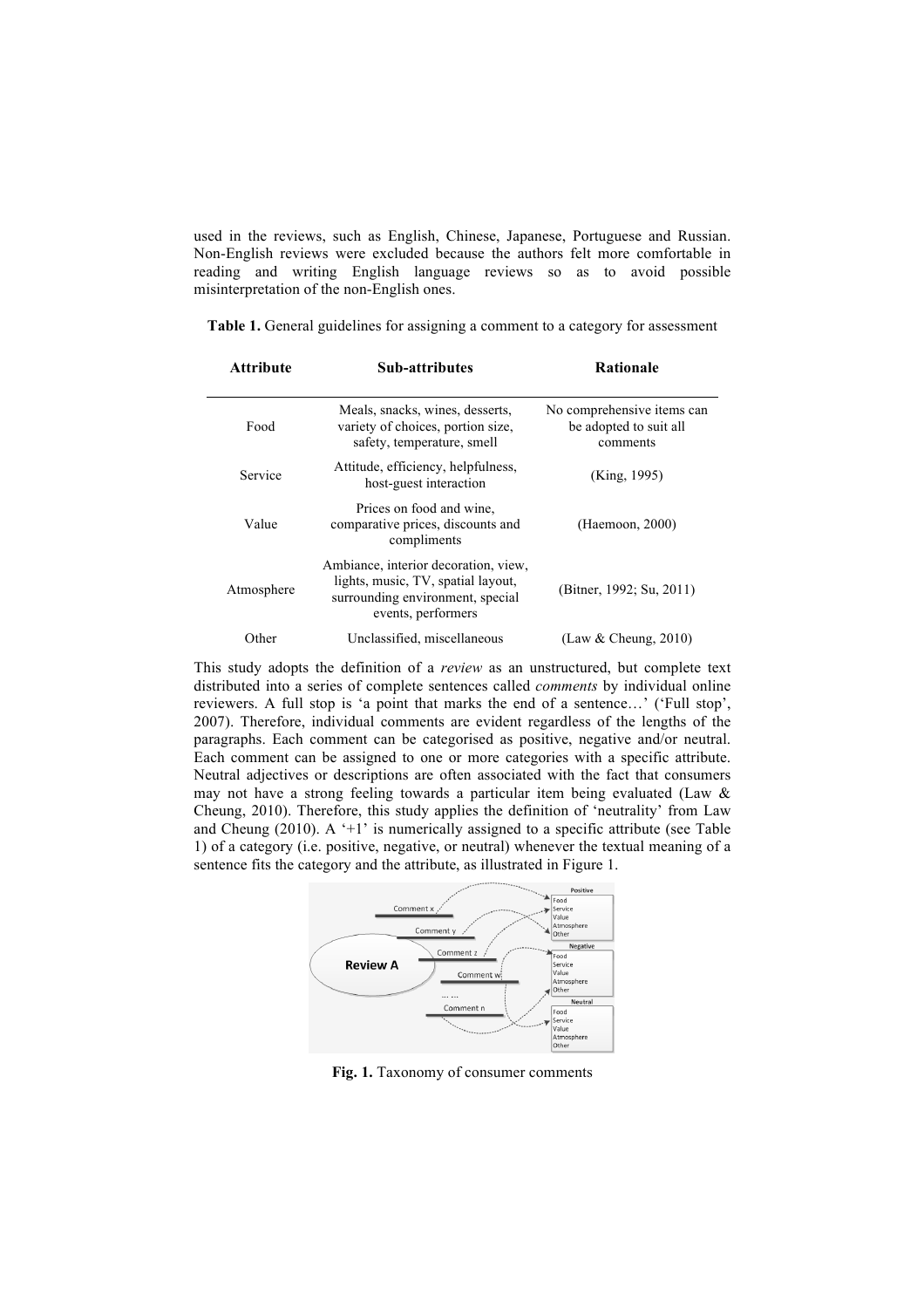## **4 Findings and Discussions**

614 online reviews from 22 restaurants were analysed following the taxonomic review process in Figure 1 and the guidelines in Table 1. Both frequency counts and percentages are shown for clarity. The collected data represented the recent and relevant consumer recommendations for restaurants in Macau. The shortened version of the summary is listed in Table 2.

| <b>Categories</b> | <b>Positive Comments</b> |            | <b>Negative Comments</b> |            | <b>Neutral Comments</b> |            |
|-------------------|--------------------------|------------|--------------------------|------------|-------------------------|------------|
|                   | Frequency                | Percentage | Frequency                | Percentage | Frequency               | Percentage |
| \$                | 208                      | 82%        | 31                       | 12%        | 16                      | 6%         |
| \$\$              | 652                      | 75%        | 58%                      | 7%         | 161                     | 18%        |
| \$\$\$            | 390                      | 82%        | 35                       | 7%         | 51                      | 11%        |
| \$\$\$\$          | 580                      | 69%        | 119                      | 14%        | 141                     | 17%        |

**Table 2.** Shortened version of summary of simple frequency counts

### **5 Conclusion**

This empirical study found that expensive restaurants in Macau did not yield high customer satisfaction. Small cafés in Macau, however, were evaluated remarkably on customer satisfaction and retained more customers. Product quality, uniqueness and the knowledgeable, passionate and amicable qualities of the restaurateur are keys to success in the competitive market. Moreover, with a few restaurant owners in Macau publicly acknowledging and responding to TripAdvisor reviews, whether positive or negative reviews, this observation verifies that many restaurateurs in Macau are not fully aware of eWOM effects.

Despite the high living costs in Macau, good restaurants with good value for money can still be found there, which is great news for value-savvy customers. High-end restaurants do not readily yield high customer satisfaction because well-travelled customers are already exposed to diverse food qualities and prices offered from other places in the world, which become their bases for comparison.

The review process is manual and mechanical. Future studies may explore the use of a computer program to parse massive online consumer reviews in an efficient manner. This automatic text parsing capability can convert a small-scale research project to a full-scale one. Human counting errors may have occurred during the review process. Moreover, the interpretations of some sentences may have been highly subjective, resulting in the difficulty in distinguishing between positive and neutral or between negative and neutral. In addition, non-English reviews were excluded. TripAdvisor reviews in Asian languages, such as Chinese, Korean and Japanese, can potentially provide more useful insights to the overall analysis.

In the future, online English comments on Chinese cuisine restaurants in Macau can be included for a more comprehensive study. For further studies related to social